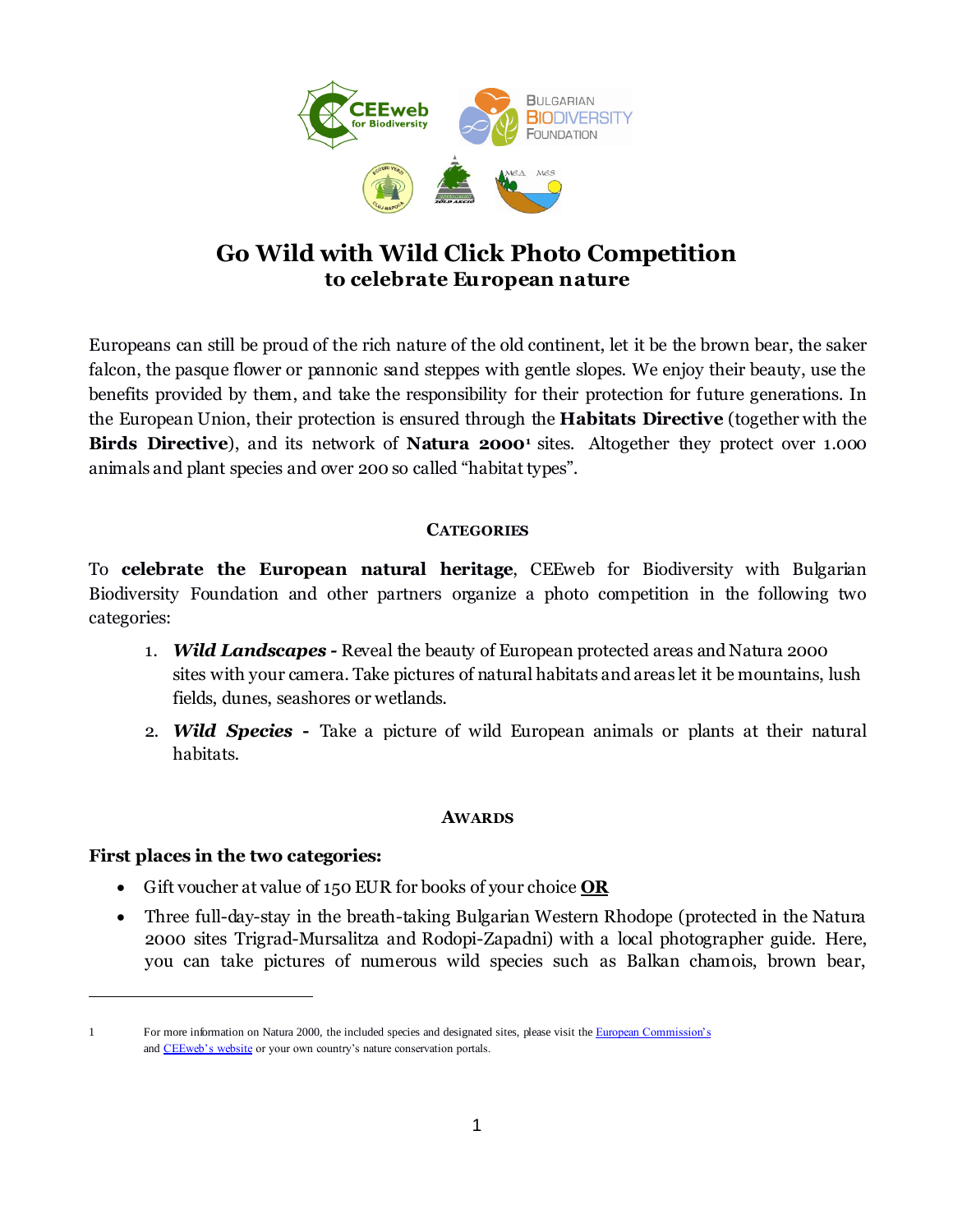capercaillie, wallcreeper, three-toed woodpecker, mountain Apollo butterfly, orchids, and other special creatures. More information about these Natura 2000 sites and the opportunities for wildlife tourism and photography can be found here  $-\frac{http://www.bbf.biodiversity.org<sup>2</sup>}{http://www.bbf.biodiversity.org<sup>2</sup>}$  $-\frac{http://www.bbf.biodiversity.org<sup>2</sup>}{http://www.bbf.biodiversity.org<sup>2</sup>}$  $-\frac{http://www.bbf.biodiversity.org<sup>2</sup>}{http://www.bbf.biodiversity.org<sup>2</sup>}$ 

#### **Public award winners of the two categories:** Dedicated photo albums.

#### **APPLICATION REQUIREMENTS**

**Deadline:** November 30, 2013.

**Submission email address**: [photocontest@ceeweb.org](mailto:photocontest@ceeweb.org)

Photos will only be accepted:

- **via email in electronic format (JPG extension)** not exceeding the overall size of **10 MB**.
- from one applicant in a **maximum number of five photos**.
- with a file name including the author's name and the title of the picture such as: **Firstname\_Surname\_Title.jpg**
- with the email including:
	- the location (the name of the protected area/ Natura 2000 site) of the photo *or*
	- the name of the (protected/Natura 2000) species on the photo.
	- if you have, a related story, description or message in maximum 3 sentences.
- **with a** JPG **File Type** (the compression cannot exceed Adobe Photoshop jpeg larger than 8)
- **with a minimum size**: 3 megapixels (approx. 2000 x 1500 pixels) Applicants should note that **manipulated photos cannot be submitted**.

What does not count as photo manipulation?

- Image cropping, cutting the disturbing elements, changing the orientation of the image.
- Full touch image correction. The image's brightness, contrast or sharpness setting.
- The colour photo's transformation to black and white.
- In case of analogue photos, the correction of the scanning / digitalization errors (scratches, dust, *etc.*)

#### **Other conditions:**

 $\overline{a}$ 

You must be the photographer and owner of the copyright for any image entered.

<sup>&</sup>lt;sup>2</sup> Please, note that the organizers cover the accommodation and board (four nights) for one person, the guiding and the local transport within the country. The organizers cannot guarantee the view of the all above mentioned species as their occurrences largely depend on the period of the day and the season. Related traveling to and from Bulgaria from international applicant and additional costs (induding taxes, insurance and other costs) are the sole responsibility of the applicant. The organizers are not taking any responsibil ity for personal and material damage or loss.